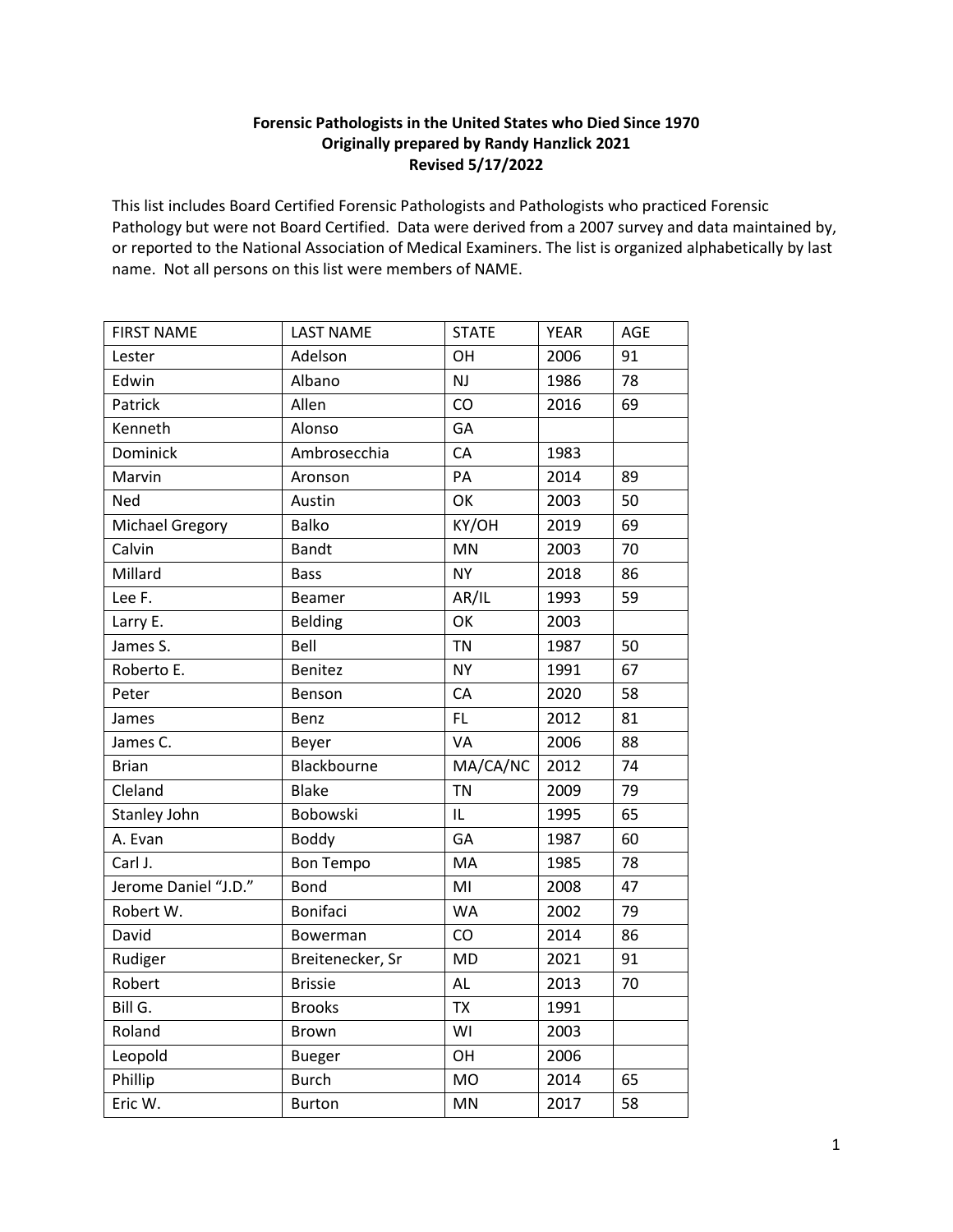| Joseph L              | <b>Burton</b> | GA        | 2019 | 74 |
|-----------------------|---------------|-----------|------|----|
| John F.               | <b>Burton</b> | <b>WA</b> | 1985 |    |
| Lawrence H.           | Cargol        | <b>WA</b> | 1994 | 46 |
| Henry Jackson "Harry" | Carson        | IA        | 2022 | 63 |
| H. Wayne              | Carver        | <b>CT</b> | 2019 | 67 |
| Don D.                | Casafrancisco | CA        | 1996 |    |
| Robert                | Catherman     | PA/VT     | 2020 | 87 |
| Robert                | Challener     | OH/AL     | 2013 | 78 |
| Karen                 | Chancellor    | <b>TN</b> | 2021 | 64 |
| H. Davis              | Chipps        | KY        | 1982 | 72 |
| Julia                 | Chu           | CA        | 2017 |    |
| Michael               | Clark         | IN        | 2010 | 63 |
| Frank                 | Cleveland     | OH        | 2011 | 69 |
| John Ira              | Coe           | MN        | 2011 | 92 |
| Thomas F.             | Corriden      | MA        | 1980 |    |
| Primitivo T.          | Cruz          | <b>NY</b> | 1995 | 70 |
| Theodore J.           | Curphey       | CA        | 1991 | 89 |
| Laning                | Davidson      | MI        | 2000 |    |
| Joseph                | Davis         | FL        | 2013 | 88 |
| John                  | Devlin        | <b>RI</b> | 1976 | 58 |
| Paul C.               | Dietz         | WI        | 1998 |    |
| Dominick              | <b>DiMaio</b> | <b>NY</b> | 2003 |    |
| Jay                   | Dix           | <b>MO</b> | 2002 | 54 |
| Douglas               | Dixon         | CA        | 1990 | 45 |
| Armand                | Dollinger     | CA        | 2006 | 73 |
| William G.            | Eckert        | LA        | 1999 | 73 |
| John                  | Edland        | <b>NY</b> | 1991 | 57 |
| John                  | Eisele        | CA        | 2006 | 63 |
| David A.              | Engstrand     | FL.       | 1991 | 37 |
| William               | Enos          | VA        | 1986 | 67 |
| Leo A.                | Erbele        | GA        | 1987 | 60 |
| Chesley P.            | Erwin         | WI        | 2000 | 80 |
| Robert                | Failing       | CA        | 2018 | 89 |
| Franc                 | Fallico       | AK        | 2008 | 66 |
| Abdullah              | Fatteh        | FL        | 2015 | 82 |
| John R.               | Feegel        | FL.       | 2003 | 70 |
| John                  | Fernandes     | ON        | 2019 | 62 |
| Halbert E.            | Filinger, Jr  | PA        | 2006 | 79 |
| Walter R.             | Fischer       | CA        | 1985 | 56 |
| Russell               | Fisher        | MD        | 1983 | 77 |
| Lester Walter         | Fix           | WV        | 1988 | 70 |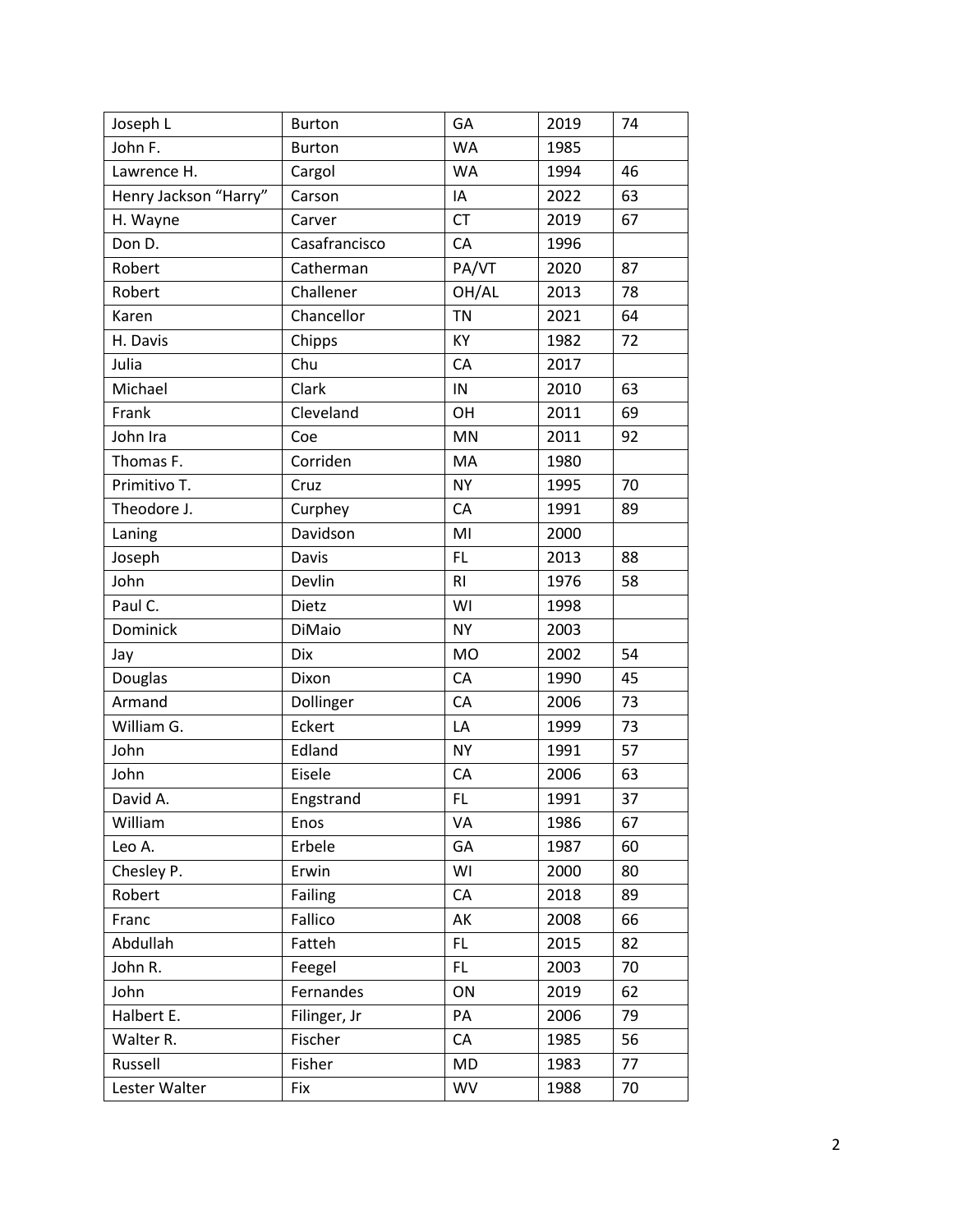| Roger M.            | Fossum        | <b>NH</b> | 1994 | 46 |
|---------------------|---------------|-----------|------|----|
| Mary                | Fowkes        | <b>NY</b> | 2020 | 66 |
| Maralee             | Fraser        | MI        | 2003 |    |
| Maureen             | Frikke        | UT        | 2008 | 59 |
| Richard             | Froede        | <b>AZ</b> | 2011 | 81 |
| James "Jack"        | Frost         | WV        | 2016 | 85 |
| Richard             | Fukumoto      | CA        | 2020 |    |
| Walter De Lay       | Gable         | <b>NC</b> | 1997 | 69 |
| John C.             | Gallagher     | FL.       | 1988 |    |
| George E.           | Gantner       | <b>MO</b> | 1988 | 61 |
| Joseph Patrick      | Garceau       | <b>TN</b> | 2010 | 55 |
| Charles "Buddy"     | Garrett       | <b>NC</b> | 2015 | 75 |
| Samuel              | Gerber        | OH        | 1987 | 88 |
| John E.             | Gerber        | <b>TN</b> | 2004 | 62 |
| Humphrey            | Germaniuk     | OH        | 2018 | 64 |
| <b>Thomas</b>       | Gilchrist     | <b>NC</b> | 2009 | 72 |
| Julia               | Goodin        | IA/TN     | 2019 | 62 |
| Irving I.           | Goodof        | FL.       | 1991 | 75 |
| J. Wallace "Wally"  | Graham        | UT        | 2019 | 89 |
| Wallace             | Graves        | FL/KY     | 2010 | 79 |
| Felix               | Gwodz         | <b>TX</b> | 1979 | 58 |
| Gwendolyn           | Hall          | CA        | 1997 | 66 |
| Randy Lee           | Hanzlick      | GA/SC     | 2021 | 69 |
| Charles             | Harlan        | <b>TN</b> | 2013 | 65 |
| Nikolas "Nik" J.    | Hartshorne    | <b>OR</b> | 2002 | 38 |
| Thomas              | Hegert        | FL        | 2010 | 81 |
| Milton              | Helpern       | <b>NY</b> | 1977 | 75 |
| Robert C.           | Hendrix       | MI        | 1995 |    |
| Gordon R.           | Hennigar      | SC        | 1998 | 78 |
| <b>Russel Cole</b>  | Henry         | OR        |      |    |
| Charles             | Hirsch        | <b>NY</b> | 2016 | 79 |
| Frederick P.        | Hobin         | FL.       | 2020 | 85 |
| Walter I.           | Hofman        | PA        | 2016 | 79 |
| <b>Richard Page</b> | Hudson Jr     | <b>NC</b> | 2012 | 81 |
| Robert              | Huntington    | WI        | 2015 | 77 |
| <b>Bruce</b>        | Hyma          | FL.       | 2016 | 60 |
| Ernest M.           | Izumi         | CA        | 1993 | 75 |
| Joseph              | Jachimczyk    | TX/PA     | 2004 | 81 |
| Nancy               | Jones         | IL        | 2017 | 64 |
| Allen               | Jones         | AZ        | 1991 |    |
| Heinz               | Karnitschning | AZ        | 2008 |    |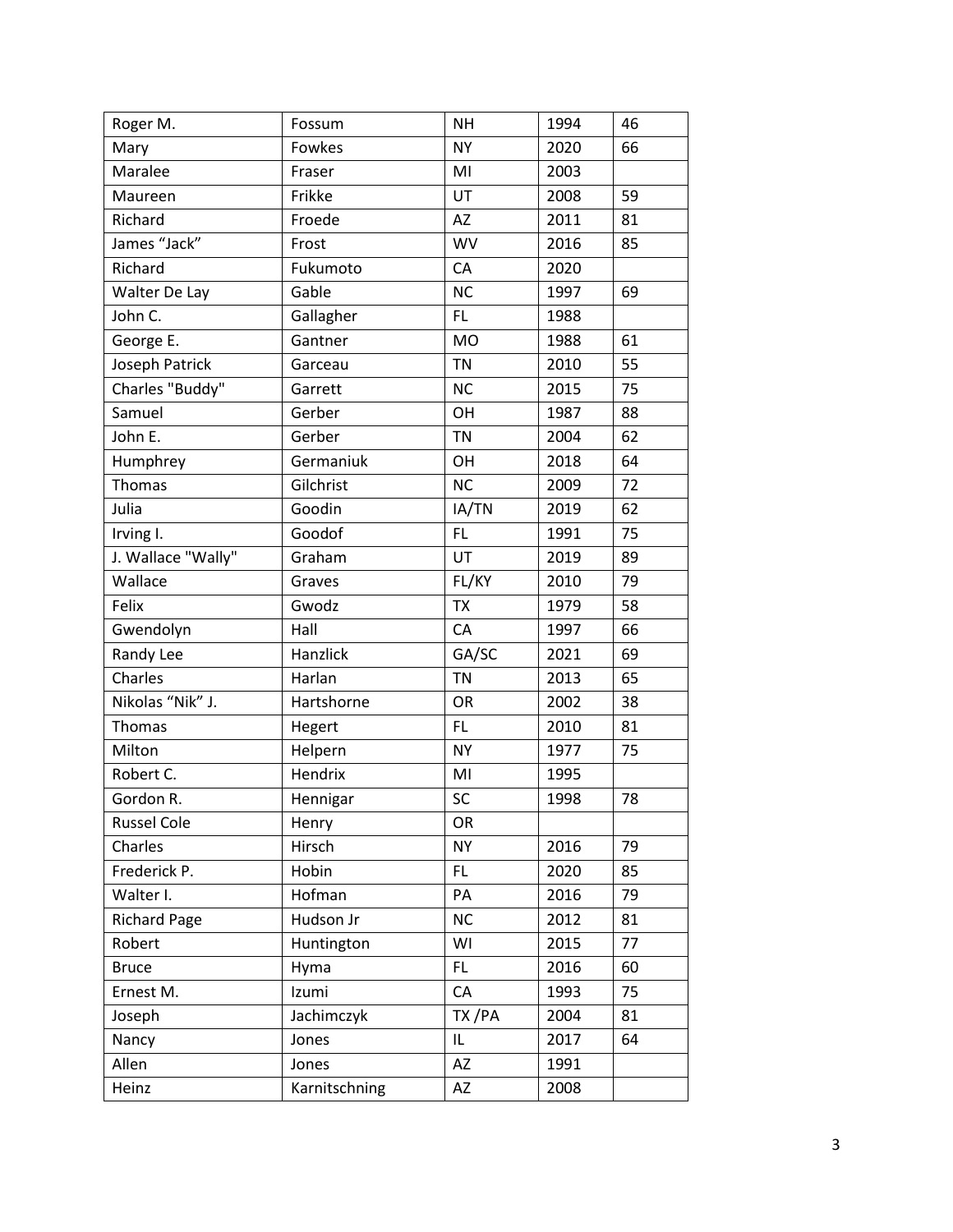| George G.           | Katsas      | MA        | 2001 | 79  |
|---------------------|-------------|-----------|------|-----|
| Stanton             | Kessler     | MA        | 2011 | 67  |
| Rak Woon            | Kim         | DC/MD     | 2013 | 87  |
| Robert H.           | Kirschner   | IL        | 2002 | 61  |
| Stanley J.          | Koczera     | MA        | 1981 | 69  |
| Daniel J.           | Konzelmann  | <b>AR</b> | 2011 | 45  |
| Ronald              | Kornblum    | CA        | 2008 | 74  |
| Donald C.           | Koser       | IA        | 1987 | 79  |
| George              | Kury        | MA        | 2003 | 75  |
| Peter               | Lardazabel  | <b>FL</b> | 2004 | 78  |
| Glenn               | Larkin      | NC/LA/PA  | 2013 | 77  |
| Charles P.          | Larson      | <b>WA</b> | 1984 | 74  |
| Judith              | Lehotay     | <b>NY</b> | 1981 |     |
| Richard             | Lucas       | CA        | 2016 |     |
| Leslie              | Lukash      | <b>NY</b> | 2007 | 86  |
| Michael A.          | Luongo      | MA        | 1980 |     |
| Geoffrey T.         | Mann        | VA        | 2001 | 86  |
| Anthony Aram "Tony" | Manoukian   | HI        | 2011 | 58  |
| Joseph              | Masters     | CA        | 2014 | 90  |
| Corrie              | May         | KS        |      |     |
| L.C.                | McCloud     | KY        | 1999 |     |
| Robert              | McConaghie  | FL.       | 2005 | 66  |
| Charles F.          | McConnell   | FL        | 1998 | 76  |
| George              | McCormick   | LA        | 2005 | 66  |
| James               | McFadden    | IN        | 1987 | 75  |
| Paul                | McGarry     | LA        | 2015 | 75  |
| Harry C.            | McNamara    | <b>NY</b> | 1990 |     |
| Eleanor Nicolai     | McQuillen   | ME        | 2021 | 86  |
| Haresh              | Mirchandani | PA/CA     | 2021 | 78  |
| Bryan               | Mitchell    | IL.       | 2010 | 44  |
| Roger               | Mittleman   | FL        | 2020 | 72  |
| F Rene              | Modglin     | CA        | 1990 | 70  |
| Nobby               | Mombo       | <b>TX</b> | 2018 | 74  |
| A. Ralph            | Monaco      | FL.       | 1991 | 79  |
| Alan                | Moritz      | OH        | 1986 | 84  |
| Glenn               | Nazareno    | CA        | 2012 | 56  |
| William B.          | Ober        | NJ        | 1993 | 72  |
| George              | Ogura       | CO        | 2018 | 100 |
| Joseph              | Ohr         | OH        | 2017 | 53  |
| Ruben               | Ortiz-Reyes | MI        | 2020 | 73  |
| Ken                 | Osterberg   | FL.       | 2000 | 68  |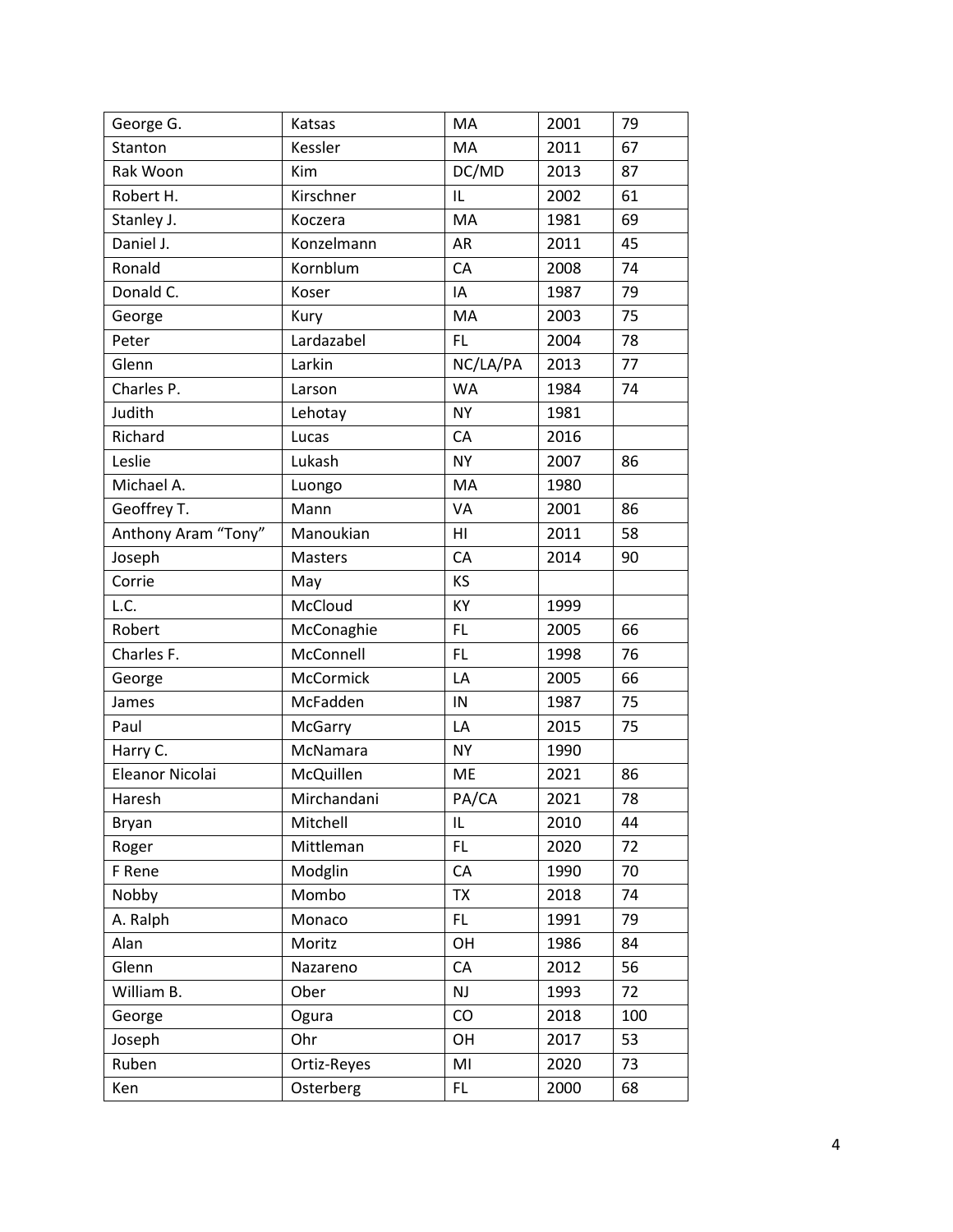| Angelo             | Ozoa          | CA        | 2007 | 82 |
|--------------------|---------------|-----------|------|----|
| Harlan L.          | Papenfuss     | <b>NE</b> | 1984 | 59 |
| John B.            | Parker        | GA        | 2012 | 84 |
| <b>Scott Davis</b> | Pencil        | <b>TX</b> | 2000 | 42 |
| Rollin M.          | Perkins       | IA        | 1988 | 74 |
| Joshua A.          | Perper        | FL.       | 2021 | 88 |
| Thomas             | Petinga       | MI        | 1994 |    |
| Charles            | Petty         | <b>TX</b> | 2007 | 86 |
| John               | Pfaff         | <b>WA</b> | 2013 | 89 |
| Phito              | Pierre-Louis  | NY/NJ     | 2015 | 70 |
| Rudolf             | Platt         | NJ        | 2000 |    |
| John               | Pless         | IN        | 2014 | 75 |
| John               | Plunkett      | MN        | 2018 | 70 |
| Faruk              | Presswalla    | VA/NJ     | 2017 | 76 |
| Leo Brown          | Rasmussen     | MI        | 1988 | 74 |
| Opas               | Ratanaproeksa | MI        | 1988 |    |
| Clara              | Raven         | OH        | 1995 | 87 |
| Brenda Kay         | Reames        | LA        | 1999 | 39 |
| Donald             | Reay          | <b>WA</b> | 2018 | 81 |
| John M.            | Recht         | <b>NY</b> | 2002 |    |
| Robert             | Richards      | CA        | 2001 | 77 |
| LeRoy "Roy"        | Riddick       | AL        | 2021 | 84 |
| Ronald             | Rivers        | AL/CA     | 2015 | 83 |
| Robert R.R.        | Roberts       | <b>MD</b> | 1997 | 69 |
| Donald             | Rogers        | AK        | 2019 | 87 |
| Pierce             | Rooney        | CA        | 2009 | 85 |
| Irving             | Root          | CA        | 1995 | 65 |
| Earl               | Rose          | IA        | 2012 | 85 |
| Guillermo V.       | Ruiz          | FL.       | 1998 | 79 |
| Joseph C.          | Rupp          | TX        | 2022 | 94 |
| Georg              | Russanow      | IN/MI     | 2002 | 78 |
| Henry              | Ryan          | ME        | 2017 | 78 |
| Vasco A.           | Salvadorini   | <b>NV</b> | 1994 | 78 |
| Monroe             | Samuels       | LA        | 2008 | 85 |
| Modesto            | Scharyj       | <b>NC</b> | 1991 | 71 |
| E. Hunt            | Scheuerman    | <b>TN</b> | 2020 |    |
| Sydney P.          | Schiff        | <b>NY</b> | 1985 | 67 |
| Sharon             | Schnittker    | LA/UT/IL  | 2018 | 73 |
| Edward J.          | Shalgos       | IL        | 1992 | 81 |
| Page               | Sharp         | ME        | 1998 |    |
| John J.            | Shinner       | IN/FL     | 1986 | 58 |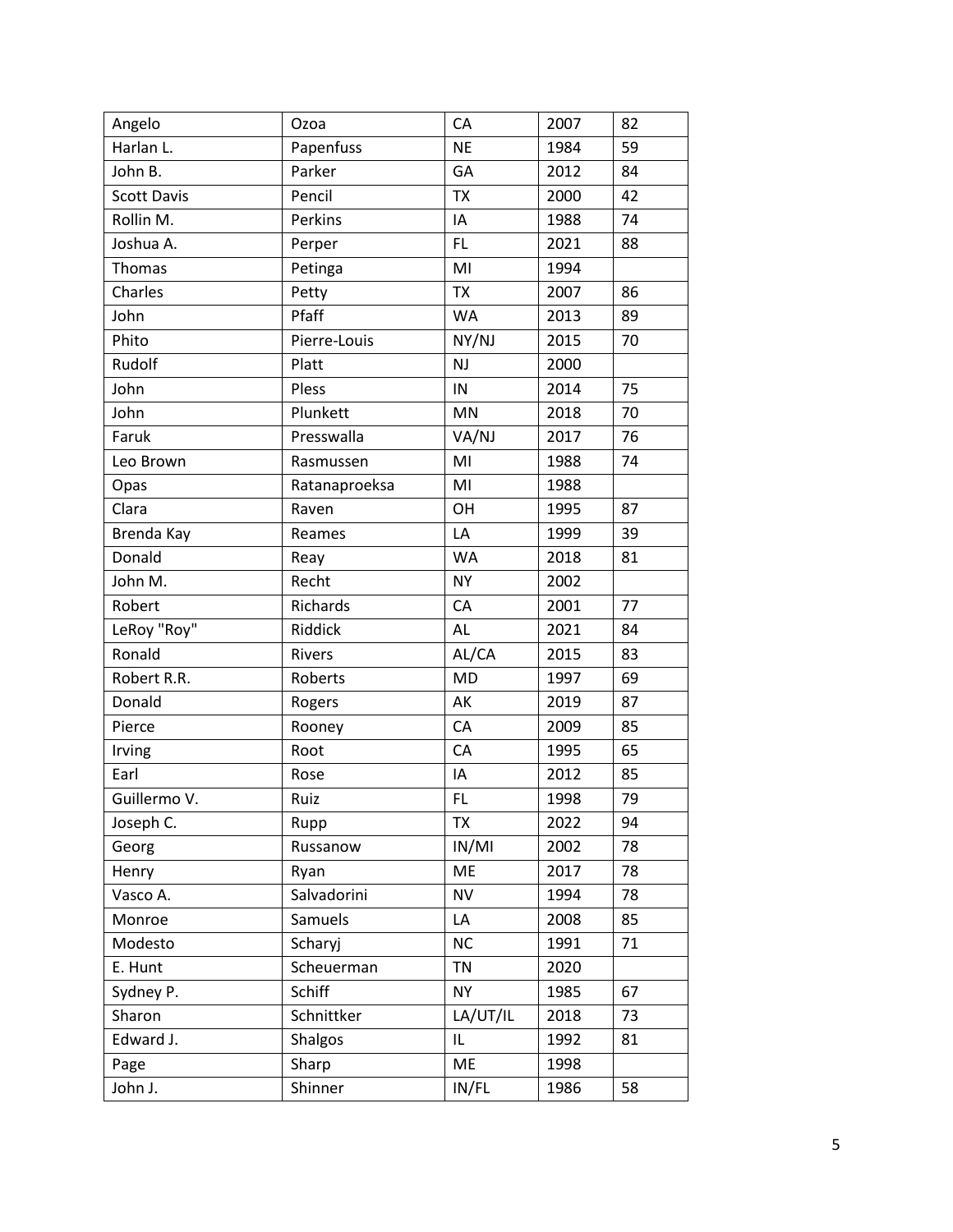| Marvin         | Shuster        | NJ        | 1998 |    |
|----------------|----------------|-----------|------|----|
| Henry          | Siegel         | <b>NY</b> | 2000 | 86 |
| Robert         | Sillery        | MI        | 1999 | 75 |
| Sailendra K.   | Sinha          | NJ        | 1998 | 73 |
| John E.        | Smialek        | <b>MD</b> | 2001 | 57 |
| Thomas         | Smith          | <b>NY</b> | 2012 |    |
| O.C.           | Smith          | <b>TN</b> | 2019 | 75 |
| Dennis F.      | Smyth          | <b>NY</b> | 1994 |    |
| Louis          | Sneider        | IN        | 2003 | 89 |
| Melvin         | Sommer         | CA        | 2003 | 86 |
| Joseph         | Spelman        | PA        | 1971 | 52 |
| Charles        | Stahl          | VA/TN     | 2016 | 85 |
| Robert J.      | Stein          | IL        | 1994 | 82 |
| Terrence       | Steiner        | FL        | 2012 | 67 |
| Boyd           | Stephens       | CA        | 2005 | 65 |
| Allan D.       | Stillwell      | AL        | 2006 | 70 |
| Robert         | <b>Stivers</b> | GA        | 2007 | 72 |
| Kenneth Alan   | Stormo         | WI        | 2013 | 75 |
| William        | Sturner        | <b>AR</b> | 2016 | 82 |
| Walter         | Summerfield    | <b>NC</b> | 1970 |    |
| John           | Teggatz        | WI        | 2006 | 58 |
| Gary           | Telgenhoff     | <b>NV</b> | 2018 | 60 |
| Robert L       | Thompson       | <b>NC</b> | 2012 | 75 |
| Robert Bernard | Thompson       | LA        | 1993 | 73 |
| James          | Thorpen        | <b>WY</b> | 2010 | 80 |
| Richard        | <b>Tracy</b>   | LA        | 2019 | 85 |
| Collie         | Trant          | LA/OK     | 2014 | 94 |
| Alexej G.      | Tschenkunow    | NJ        | 1988 |    |
| Justin         | Uku            | <b>NY</b> | 2007 | 86 |
| Ruth           | Viste          | WI        | 2019 | 67 |
| John           | Wayne          | FL        | 2020 | 52 |
| Sidney         | Weinberg       | <b>NY</b> | 1999 | 72 |
| James          | Weiner         | MA/FL     | 2007 |    |
| James          | Weston         | <b>NM</b> | 1982 | 58 |
| Charles        | Wetli          | FL/NY/NJ  | 2020 | 76 |
| David B.       | Wheeler        | FL.       | 1996 | 41 |
| David          | Wiecking       | VA        | 2011 | 78 |
| Harvey S.      | Wilks          | MI        | 1998 |    |
| Joan           | Wood           | FL        | 2011 | 67 |
| Thomas         | Wood           | FL        | 2016 | 86 |
| Richard        | Wooters        | IA        | 2010 | 85 |